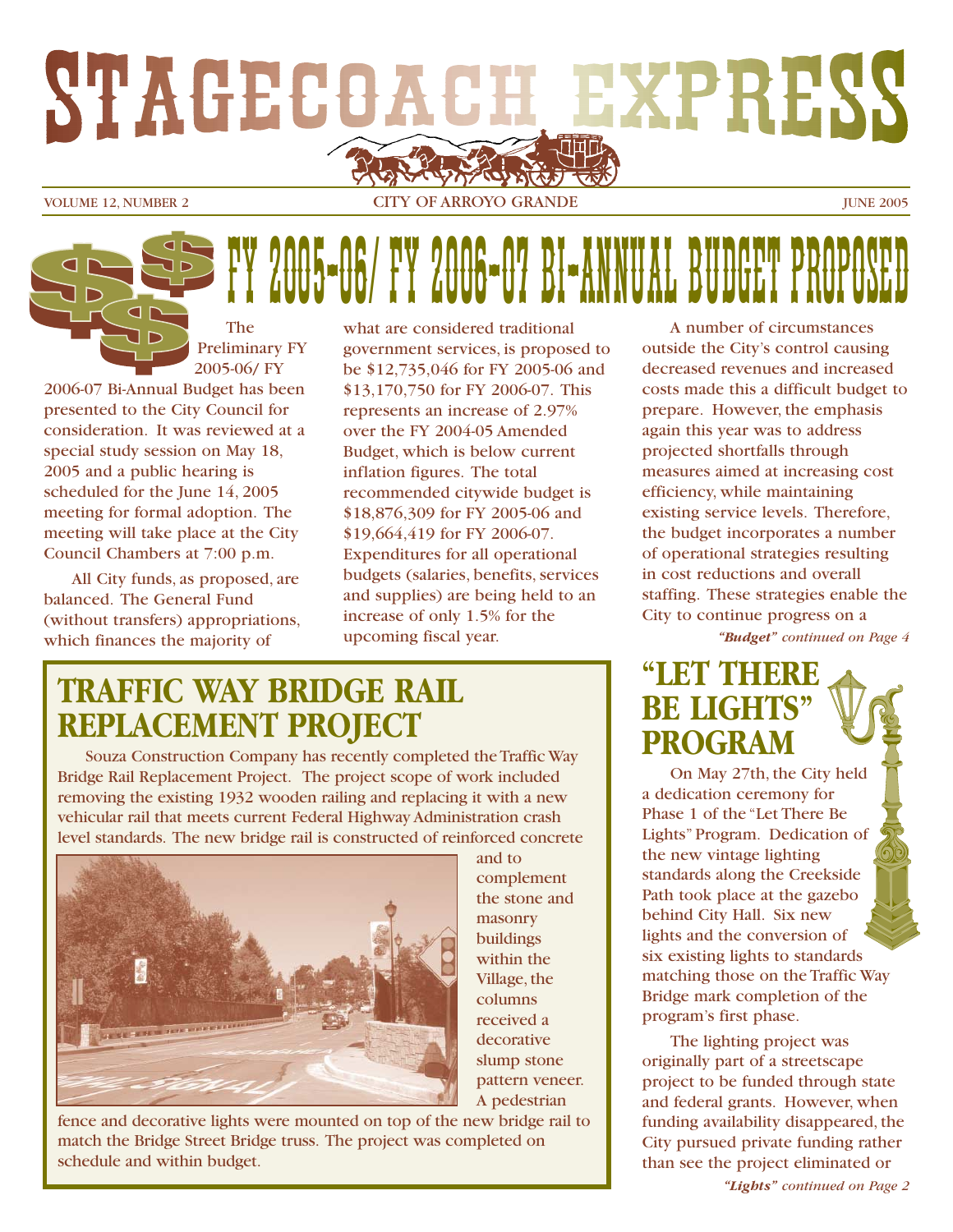## **MANDATORY PLUMBING RETROFIT UPON SALE OF REAL PROPERTY**

On February 8, 2005, the City Council adopted an ordinance implementing a mandatory plumbing retrofit program upon the change of ownership of any residential property. At the time of sale, the seller must retrofit the property's plumbing fixtures to meet the



criteria of low-water use. The seller may do this on their own or they can request a retrofit through the City's existing plumbing retrofit program at no cost.

In general, homes

built prior to 1985 were constructed with 5 to 6 gallon toilets and qualify for the City's retrofit program. Homes built between 1985 and 1992 were generally built with 3.5 gallon toilets. All homes built after 1992 should have 1.6 gallon low flow toilets and do not need to be retrofitted. For those owners wishing to perform the retrofitting through the City's plumbing retrofit program, please call 473-5460 to obtain a request form.

## PAGE 2 STAGECOACH EXPRESS

### **WATER CONSERVATION**

The City obtains its water from a combination of groundwater and the Lopez Reservoir. Therefore, supply

represents a finite resource. While the recent rains have assisted this year in avoiding a shortage, future projections in supply and demand are cause for concern. As a result, the City has a number of efforts under way to develop and/or study potential supply options to increase the reliability of the City's long-term water service.

Water conservation is a key component of that effort. Beginning in June, residents are encouraged to look for the first in a series of brochures inserted with water bills that will provide helpful tips on conserving water. If everyone does their part, it will have a dramatic impact on reducing the cost of water supply improvements and water rates.

To help, the City is continuing its retrofit program, which singlefamily residences built prior to 1985 can receive new low-flow water fixtures at no cost to the property owner. For information on the Water Conservation Program, please call the Public Works Department at 473-5460.

#### *"Lights" continued from Page 1*

delayed indefinitely. As is often the case, the community stepped up in a big way, and individuals and organizations generously sponsored each of the lights. Donors were formally recognized at the dedication ceremony and on brass plaques that will be installed on each light post.

Contributors to the program include Eddie and Dorothy El-Helou, the Arroyo Grande Valley Kiwanis Club, the Arroyo Grande Firefighters Association, Katcho Achadjian, John and Joan McGrath, Howard Mankins, the L. John Waller family, Joan and Tom Butch, and Gordon and Manetta Bennett.

The City is now proceeding with the second and third phases of the project, which will replace and expand the existing streetlights on East Branch Street throughout the Village. Phase 2 has been funded in total and donations are now being accepted for Phase 3, which includes lights from Short Street to Crown Hill. The cost of the donation is \$3,000, which includes a new pole, light standard, plaque and installation. Interested members of the community may contact the Community Development Department at 473- 5420 for more information.

## **ENERGY EFFICIENCY REBATES AVAILABLE FOR LOCAL BUSINESSES**

The City has teamed up with KEMA, Inc. in an energy efficiency rebate program developed and funded through the California Public Utilities Commission.The program known as B.E.S.T., or Business Energy Service Team, is aimed at helping small businesses evaluate and replace old lighting fixtures with new energy efficient models. In addition to producing savings on monthly utility bills, the program pays for all professional services and an average of 75 to 80 percent of the project cost.

Participants in the program receive:

- **•** A no-cost facility assessment conducted by a B.E.S.T. Program Inspector or Contractor to identify potential energy-saving equipment opportunities.
- **•** A detailed proposal that includes a list of recommendations and estimates of energy savings, project cost, payback period and the rebate amount to be paid by the B.E.S.T. Program.
- **•** Installation of the approved energy-saving equipment by a local pre-qualified contractor, and pre- and post installation inspections to assure quality and verify energy savings.

To learn more, or to participate in the program, call KEMA Inc. at (800) 576-6405, visit the B.E.S.T. Program website at www.californiabestprogram.com, or call the Community Development Department at 473-5420.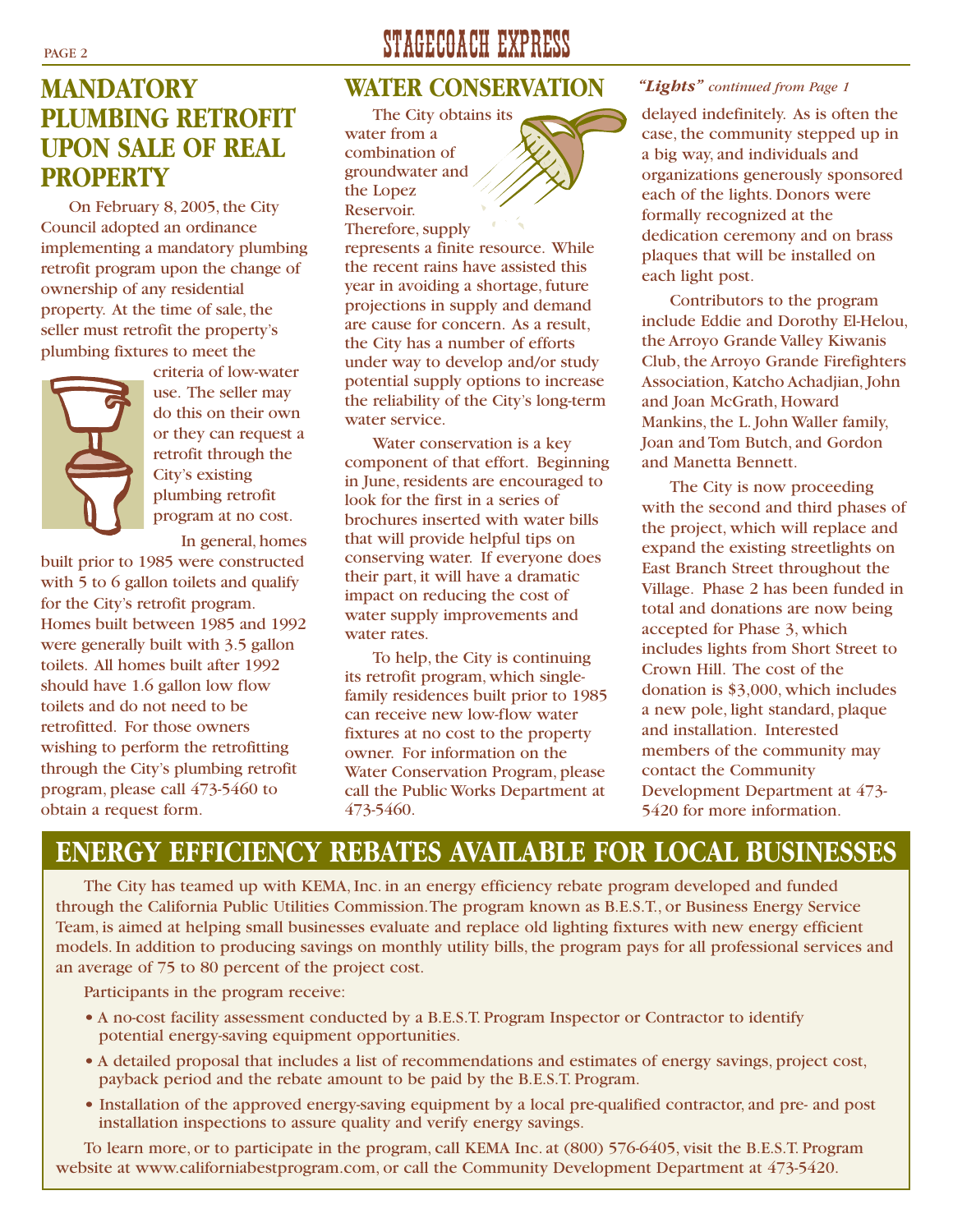## **LOPEZ LAKE SHUTTLE**

Looking for something fun to do this summer? South County Area Transit (SCAT) will operate the Lopez Lake Shuttle again this year. The trip is free and the shuttle is scheduled to run three round trips daily,Wednesday through Saturday, from June 15 through September 3.The shuttle serves existing SCAT and RTA bus stops along Grand Avenue from its origin at Ramona Garden Park in Grover Beach, through Arroyo Grande and out to the lake and back. Each shuttle rider will receive a \$1-off coupon for the Mustang Water Slides and will not have to pay the \$6-dollar park entry fee. Lopez Lake has a lot to offer if you like swimming, hiking, fishing, or just a nice place to relax. Hop on the shuttle and come enjoy the lake and all that it has to offer!

SCAT is an agency formed by Arroyo Grande, Pismo Beach, Grover Beach and San Luis Obispo County (covering the County portion of the Five Cities area) to pool transit funding to provide local bus service. For more information, call SCAT at 541-2228.

## **SUMMER YOUTH BUS PASS**

Don't sit at home bored all summer . . . get out and explore your world! If you are an elementary through high school student in San Luis Obispo County or the city of Santa Maria, you can ride any of the participating fixed route transit systems all summer long for only \$25.00! All you need is your Summer Youth Bus Pass, which is effective Memorial Day weekend through Labor Day.

The 2005 Summer Youth Bus Pass packet includes a pass, Places to Go, all current bus schedules, a handy "How to Ride Guide", and a promotional gift. For more information or to find out where to pick up a Summer Youth Bus Pass from a sales outlet near you, call the San Luis Obispo RTA at 781-4472 Monday through Friday, 8 am to 5 pm.

Participating transit systems include: South County Area Transit (RTA-SCAT), SLO Regional Transit Authority (RTA), Santa Maria Area Transit (SMAT), San Luis Obispo Transit (SLO Transit),Atascadero Transit, Paso Robles City Area Transit System (PRCATS), Morro Bay Trolley,Avila Beach Trolley, Cambria Trolley, Lopez Lake Shuttle and Margarita Lake Shuttle and The Breeze.

## . . . . . . . . . . . FOURTH OF JULY FIREW

Fireworks celebrations are fast approaching and the Arroyo Grande Fire Department would like to remind everyone to take precautionary measures to ensure a safe and accident-free holiday. Safe and sane fireworks are legally available for sale in the City of Arroyo Grande July 1st through July 4th. Refrain from using any fireworks that are not specifically "Safe and Sane" fireworks. Only adults may use fireworks. Never alter, modify or enhance fireworks.



Use only as directed. Remember that fireworks are made from explosives and they can be unpredictable.

## **FATHER-DAUGHTER DATE NIGHT**

The City of Arroyo Grande Parks, Recreation and Facilities Department and Wells Fargo present a night for fathers and

daughters. It will be an evening of dinner, dancing, contests, king and princess crowning and fun. This year's theme is "Aloha Luau" and will take place on Saturday, June 11, 2005 from 6 p.m. to 9 p.m. at the South County Regional Center. Daughters ages 4 and up are welcome. The cost for the event is \$45.00 per couple and \$18.00 for each additional daughter. Tickets are on sale until Friday, June 3, 2005 at the Recreation Division office located at 1221 Ash Street. For more information, please call 473-5476.



## SUMMER CAMP PROGRAM

## **PLAYGROUND**

Come join the fun and games with your friends at Elm Street Park Community Center, 1221 Ash Street, Arroyo Grande! This



supervised program for children ages 5 - 13 includes sports, crafts, mini-trips, contests and much more. The program operates Monday through Friday from 9 a.m. to  $4$  p.m. starting June 20th. The cost is \$14.00 per day or \$7.00 for half day (9:00 a.m. - 12:30 p.m. or 12:30 p.m. - 4:00 p.m.) For more information, please call the Parks, Recreation and Facilities Department at 473-5476.

### **CHILDREN IN MOTION**

This childcare program is being offered at Harloe Elementary school cafeteria, 901 Fair Oaks Avenue,Arroyo Grande, starting Wednesday, June 15th for children ages 5 to 13. Children will participate in a variety of activities, including sports, crafts, games, music, mini-trips, contests and much more! The program operates Monday through Friday from 7:00 a.m. to 6:00 p.m. The cost is \$2.50 per hour with an \$11.50 registration fee per family for new participants. For more information, please call the Parks, Recreation and Facilities Department at 473-5484.



The City has been working hard to beautify both commercial and residential areas,

particularly with the addition of medians and landscaping. Unfortunately, a number of people have been utilizing the public right-of-way to install signs advertising garage sales, businesses and other activities. This is illegal and eliminates the aesthetic benefit of these improvements, creates a maintenance problem for City staff, and can often damage the area and/or create a hazard for pedestrians. With increased demands on the City's resources, cooperation by residents and businesses is requested in order to eliminate the need to devote staff efforts to enforcement of these violations. We can all help to keep our community looking its best! For questions regarding sign regulations, you may contact the Community Development Department at 473-5420.